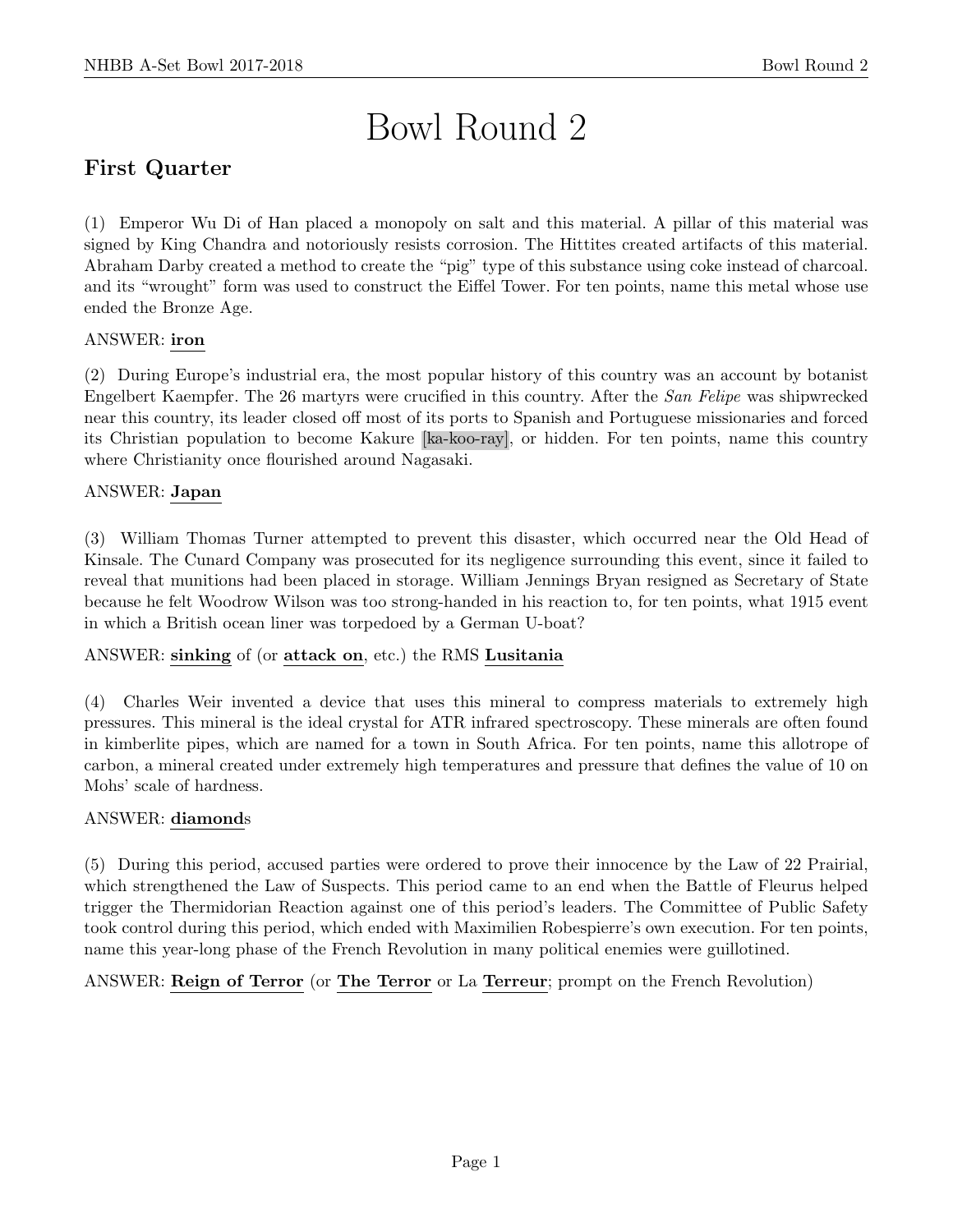(6) Prior to defecting to the Confederacy, Franklin Buchanan was the first superintendent of this institution's academy. George Bancroft founded the training center for this military force. Two rival members of this force dueled in 1820, with James Barron killing Stephen Decatur. Another early leader of this force, John Paul Jones, led the Bon Homme Richard when he declared "I have not yet begun to fight!" For ten points, name this military force whose academy is based in Annapolis, Maryland on the Chesapeake Bay.

ANSWER: US Navy (accept word forms and elaborations like US Naval Academy; prompt on "navy" alone; do not accept or prompt other terms, like "armed forces")

(7) The Scottish financier John Law advertised land claims along this river, triggering a bubble named after this river in the French court. A Native American culture named for this river constructed the mounds at Cahokia. Robert de La Salle claimed the entirety of this river's basin for France, and its northern reaches were explored by Jacques Marquette and Louis Jolliet. The French territory of Louisiana was centered around, for ten points, what river that empties into the Gulf of Mexico near New Orleans?

#### ANSWER: Mississippi River

(8) In the originally planned climax of Men in Black II, these structures were to release a swarm of UFOs. A helicopter is caught in a web between these structures in an original trailer for the first Tobey Maguire Spiderman film. The 2008 film Man on Wire documents Philippe Petit's illegal 1974 walk between these structures on a high-wire. Several early 21st century films edited out, for ten points, what Manhattan buildings that were attacked on September 11th?

ANSWER: World Trade Center 1 and/or 2 (accept Twin Towers and other descriptive answers of the two tallest bulidings in the WTC complex)

(9) The first site to establish this industry in the U.S. was the Beverly Manufactory. A man nicknamed "the traitor" memorized the designs of British equipment used in this industry and recreated it in the U.S.; that man was Samuel Slater. The Waltham-Lowell system placed young girls in this industry in boardinghouses in Massachusetts and Rhode Island. The product of Eli Whitney's gin was used in, for ten points, what industry that converted cotton into shirts and pants?

ANSWER: textile industry (accept clothing industry or garment industry; accept cotton industry before read)

(10) Hugh Trenchard is nicknamed the "father of" this military force, which sustained heavy casualties in Bloody April during the Battle of Arras. The efforts of this military force prompted the declaration "Never was so much owed by so many to so few." This force employed the Sopwith Camel during World War I and the Supermarine Spitfire during World War II. For ten points, name this military force that battled the Luftwaffe to defend cities like Coventry and London.

ANSWER: Royal Air Force (or RAF; accept Royal Flying Corps; accept descriptions of the air force of the United Kingdom of Great Britain and Northern Ireland, or British Air Force, or similar; prompt on partial answers; do not prompt on British Army)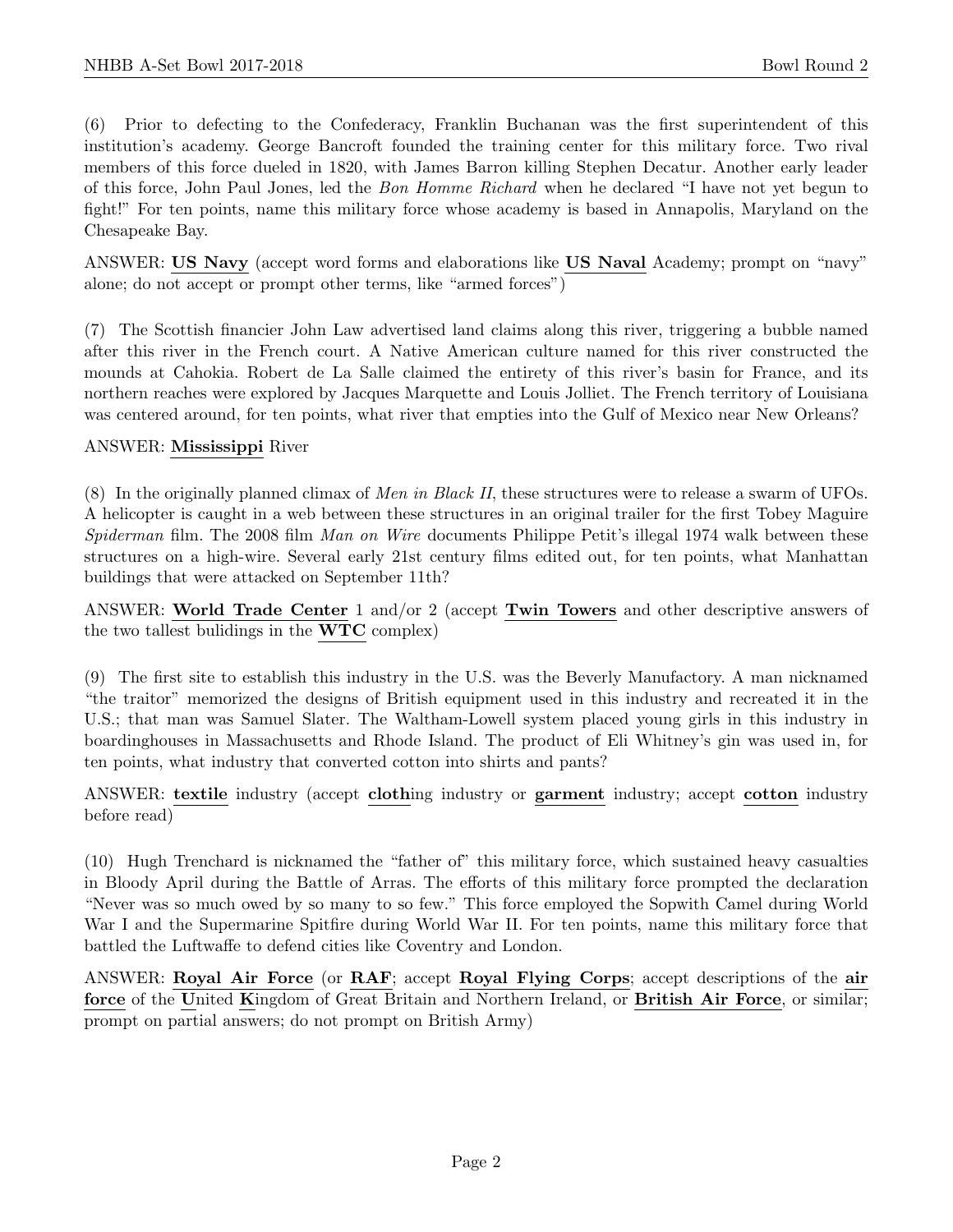# Second Quarter

(1) This composer included movements titled "The Absence" and "The Return" in a piano sonata inspired by his patron Archduke Rudolph fleeing Vienna, Les Adieux. He wrote a set of 33 variations on a waltz he supposedly dismissed as a "cobbler's patch." This composer of the *Diabelli Variations* also wrote a sonata "quasi una fantasia" that reminded Ludwig Rellstab of an object shining over Lake Lucerne. For ten points, name this German composer of Für Elise and the Moonlight Sonata.

## ANSWER: Ludwig van Beethoven

BONUS: Archduke Rudolph had to flee Vienna due to the actions of what man who was initially planned to be the dedicatee of Beethoven's Symphony no. 3, Eroica?

ANSWER: Napoleon Bonaparte (accept either or both names; accept Napoleon I)

(2) This man once threw his alcoholic friend John Collins into a river when he refused to row a boat. This man founded an intellectual group known as either the Leather Apron Society or the Junto [jun-toh]. In Boston, this man used the pseudonym Silence Dogood to send letters to The New-England Courant; after he moved to Philadelphia, he switched newspapers to work on The Pennsylvania Gazette. For ten points, name this founding father who wrote and published Poor Richard's Almanack.

## ANSWER: Benjamin Franklin

BONUS: In 1754, Franklin's Pennsylvania Gazette published this political cartoon advocating for colonial unity. This cartoon identifies eight regions, including New England but not Georgia, as segments of a cut snake.

## ANSWER: Join, or Die

(3) This program's effects were first tested at an artificial community in Chayashan, where all wages were replaced by "work points." Sparrows were systematically killed in this program, as the government sought to eliminate the "Four Pests." 30 million people may have perished in the world's deadliest famine as a result of this program, which encouraged farmers to establish backyard steel furnaces. For ten points, name this 1958 initiative in which Mao Zedong attempted to industrialize China.

ANSWER: Great Leap Forward (accept da yue jin; accept Second Five Year Plan; prompt on descriptive answers of the industrialization of China before mentioned; prompt on "Four Pests Campaign" between "Sparrows" and "Four Pests")

BONUS: The Great Leap Forward ran concurrently with this other program, in which Mao Zedong invited others to criticize his policies. Later, he abruptly turned course and jailed the "rightist" dissidents.

ANSWER: Hundred Flowers movement (accept Baihua yundong)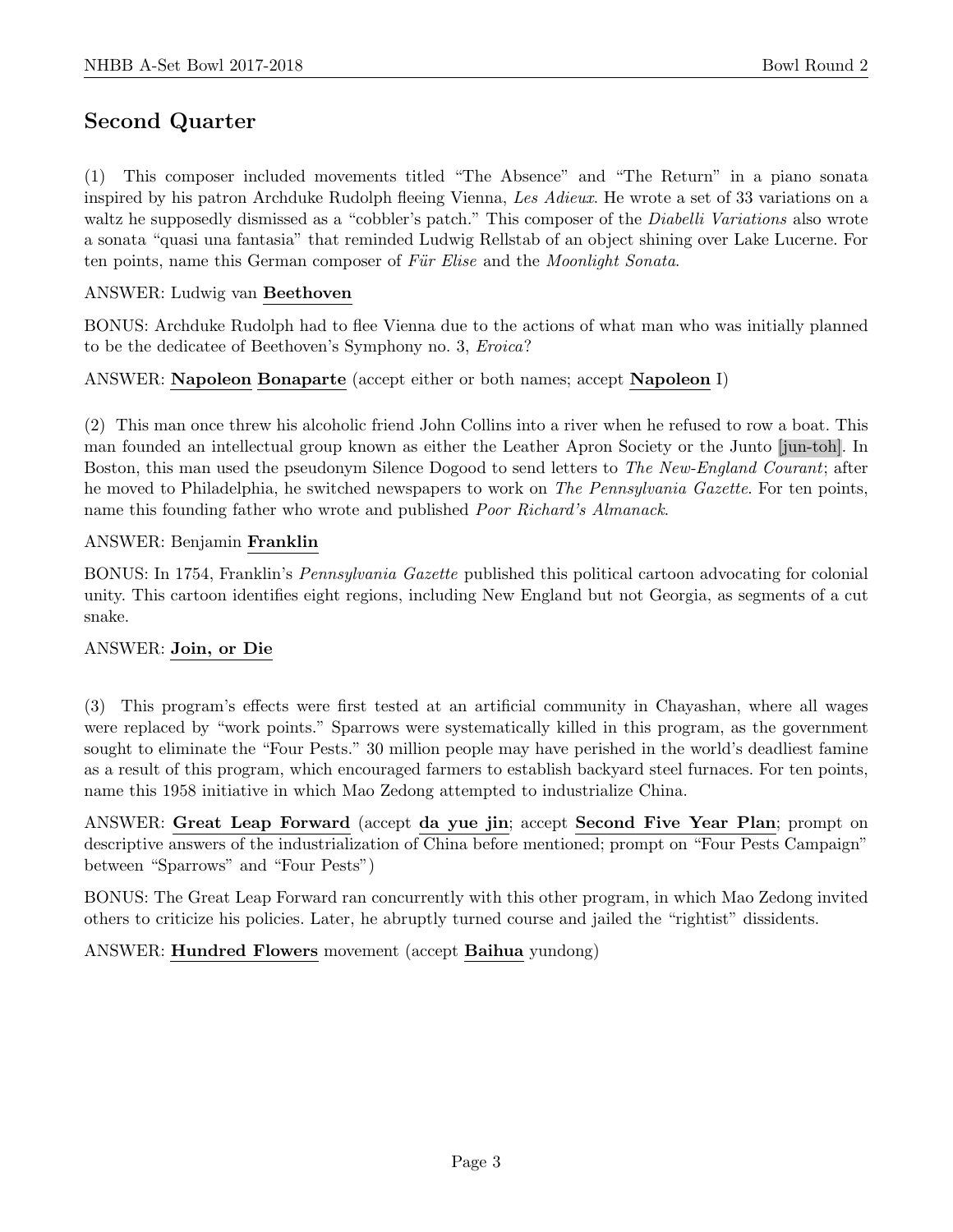(4) A character created by this author is nicknamed "We don't do that" after he is punished for refusing to carry a rifle in a parade. This author devoted one chapter to each of 100 years in his book My Century. This author, who admitted to being a member of the Waffen-SS in his memoir Peeling the Onion, wrote a novel in which Oskar Matzerath refuses to grow past the age of three. For ten points, name this German author of The Tin Drum.

# ANSWER: Gunter Grass

BONUS: Grass's The Tin Drum, Cat and Mouse, and Dog Years form a trilogy named after this Polish city that existed as an independent city-state between 1920 and 1939.

# ANSWER: Danzig (Trilogy) (accept Gdansk)

(5) This battle's winning commander allegedly declared "by tomorrow, I shall have gained a peerage or Westminster Abbey" before leading the Vanguard into combat. After this battle, Armand Blanquet [blan-kay] was sacked for surrendering the undamaged Franklin. Poorly stored paint caused an explosion aboard the L'Orient [lor-ee-ahn] in this battle, which was fought in Aboukir Bay. Napoleon's expedition withdrew from North Africa shortly after losing, for ten points, what 1798 naval battle to Horatio Nelson in Egypt?

ANSWER: Battle of the Nile (accept Battle of Aboukir Bay before mentioned)

BONUS: The Battle of the Nile was preceded by this land battle where Napoleon used squares to thwart Ottoman Mamluk cavalry. At this battle, Napoleon told his men that "40 centuries of history look down upon you."

## ANSWER: Battle of the Pyramids

(6) One of these provinces boasted the largest Roman baths outside of Rome after Constantine renovated Augusta Treverorum. Imperial Roman influence in these provinces began when Domitius Ahenobarbus was summoned to aid the city of Massilia. This region, which was divided into the provinces of Belgica, Aquitania, and Celtica, was conquered when a circumvallation wall helped defeat the Averni tribe at Alesia. Julius Caesar conquered, for ten points, what ancient region in modern-day France?

ANSWER: provinces of Gaul (or Gallia; accept Gallia Belgica; accept Gallia Narbonensis after "Domitius" is read)

BONUS: The Gallic Pont du Gard was an example of what type of Roman structure that serviced Nimes [neem]?

## ANSWER: aqueducts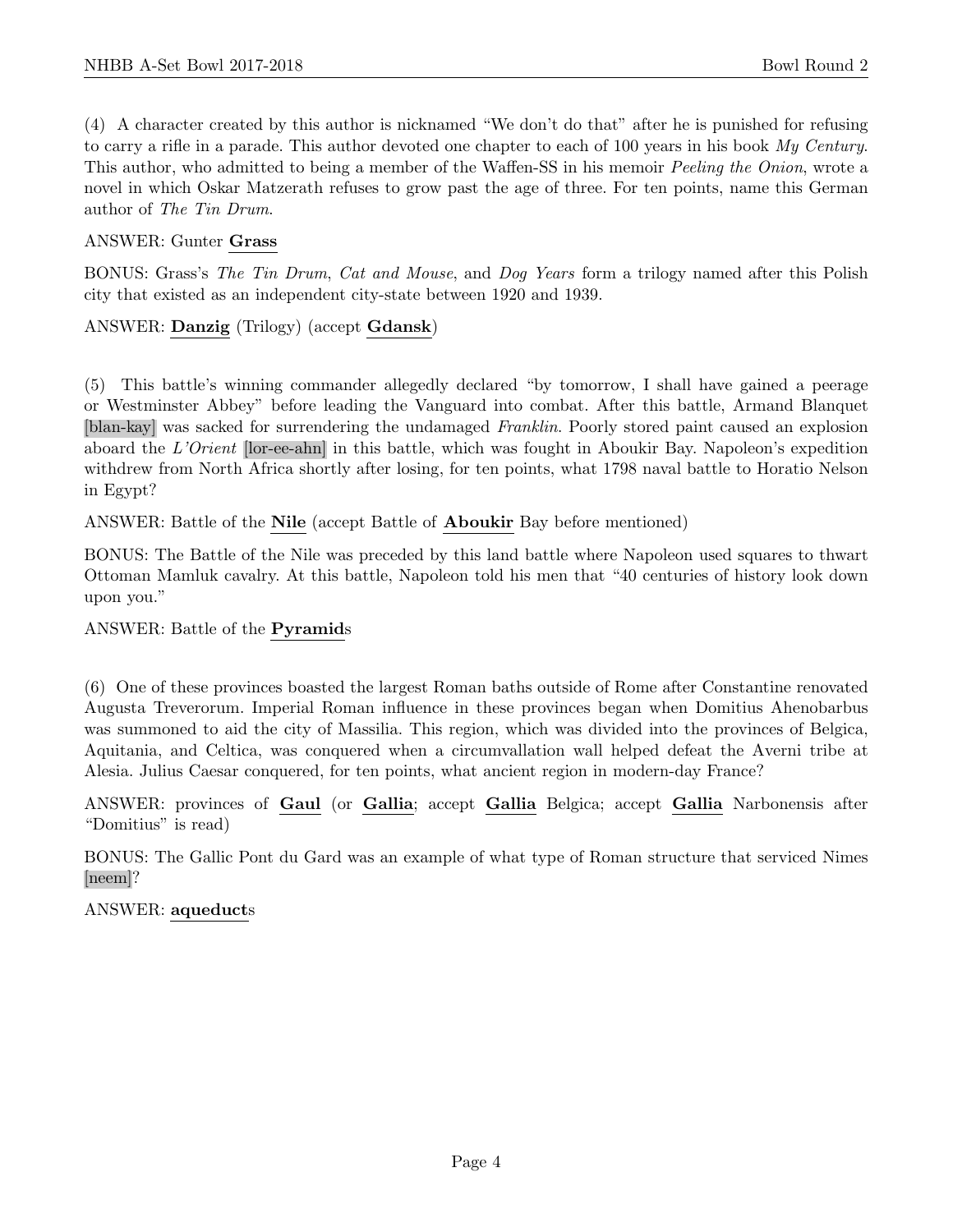(7) This man rebuked Henry Proctor, saying "I conquer to save, you [conquer] to kill" after their joint army perpetrated a massacre of prisoners at Fort Meigs. The New Madrid earthquake was interpreted by locals as a sign to join this man, whose death at the Battle of the Thames led to the dissolution of his tribal confederacy and its alliance with Great Britain. For ten points, name this chief of the Shawnee who fought the United States before and during the War of 1812 but was absent from the disastrous Battle of Tippecanoe.

# ANSWER: Tecumseh

BONUS: Tecumseh journeyed West in a failed attempt to ally with this five member tribal group. This group, composed of the Cherokee, Creek, Seminole, Choctaw and Chickasaw, received its name because it adopted Western customs.

ANSWER: Five Civilized Tribes

(8) This ruler was denounced as illegitimate by Pope Pius V in the bull Regnans in Excelsis after refusing to persecute minority religions. The use of fireships at Gravelines [grah-vel-een] allowed this ruler to stave off enemy invasion. While preparing for an imminent attack from the Spanish Armada, this ruler inspired the troops at Tilbury by claiming to possess the "body of a weak, feeble woman" but the "heart and stomach of a king." Anne Boleyn was the mother of, for ten points, what Virgin Queen of 16th century England?

ANSWER: Elizabeth I (prompt on Elizabeth)

BONUS: During Elizabeth's fight against the Spanish Armada, she hired this privateer who attacked the Spanish fleet at Cadiz and later circumnavigated the globe for England.

ANSWER: Sir Francis Drake

# Third Quarter

The categories are . . .

- 1. U.S.-French Relations
- 2. Labor and Revolt in the Nineteenth Century
- 3. Australia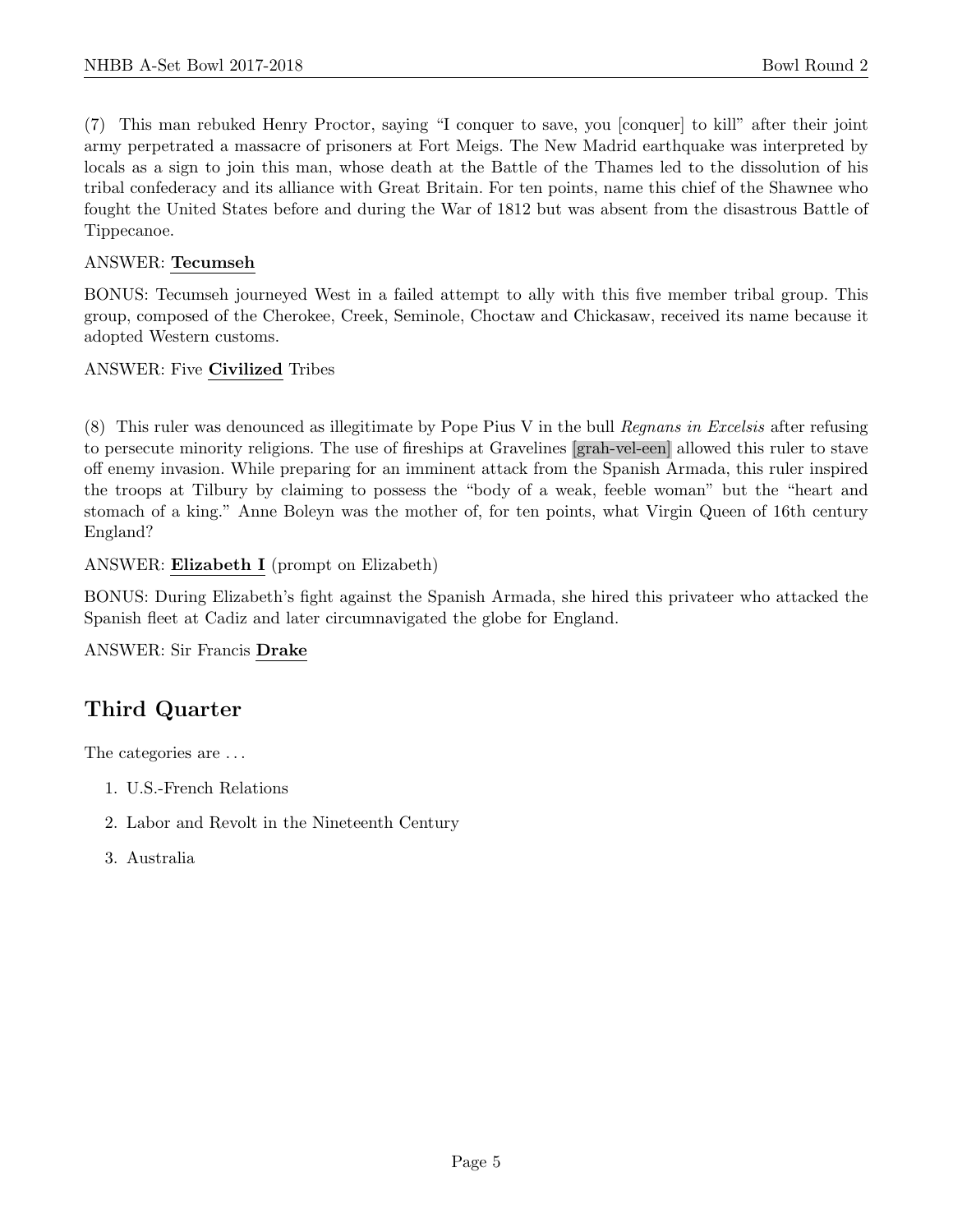#### U.S.-French Relations

Name the...

(1) 1803 land purchase in which the U.S. acquired much of the Midwest.

#### ANSWER: Louisiana Purchase

(2) Term for ceasing trade to a foreign nation, as the U.S. did to France with an 1807 act.

## ANSWER: embargo (accept Embargo Act)

(3) 1797 incident in which bribes were demanded of three American diplomats.

## ANSWER: XYZ Affair

(4) Battle, a defeat for John Burgoyne in the Revolutionary War, that convinced France to support the American Revolution.

ANSWER: Battle of Saratoga

(5) American politician who co-names an 1928 anti-war pact with French minister Aristide Briand.

#### ANSWER: Frank Kellogg (accept Kellogg-Briand Pact)

(6) Controversial 18th century French "citizen" ambassador who wanted to bring America into war with Britain.

ANSWER: Edmond-Charles Genet

(7) Unofficial war between the U.S. and France that was ended by the Conventions of 1800.

## ANSWER: Quasi War

(8) Diplomat who negotiated a loan from France to the Confederacy and who was captured along with James Mason in the Trent Affair.

ANSWER: John Slidell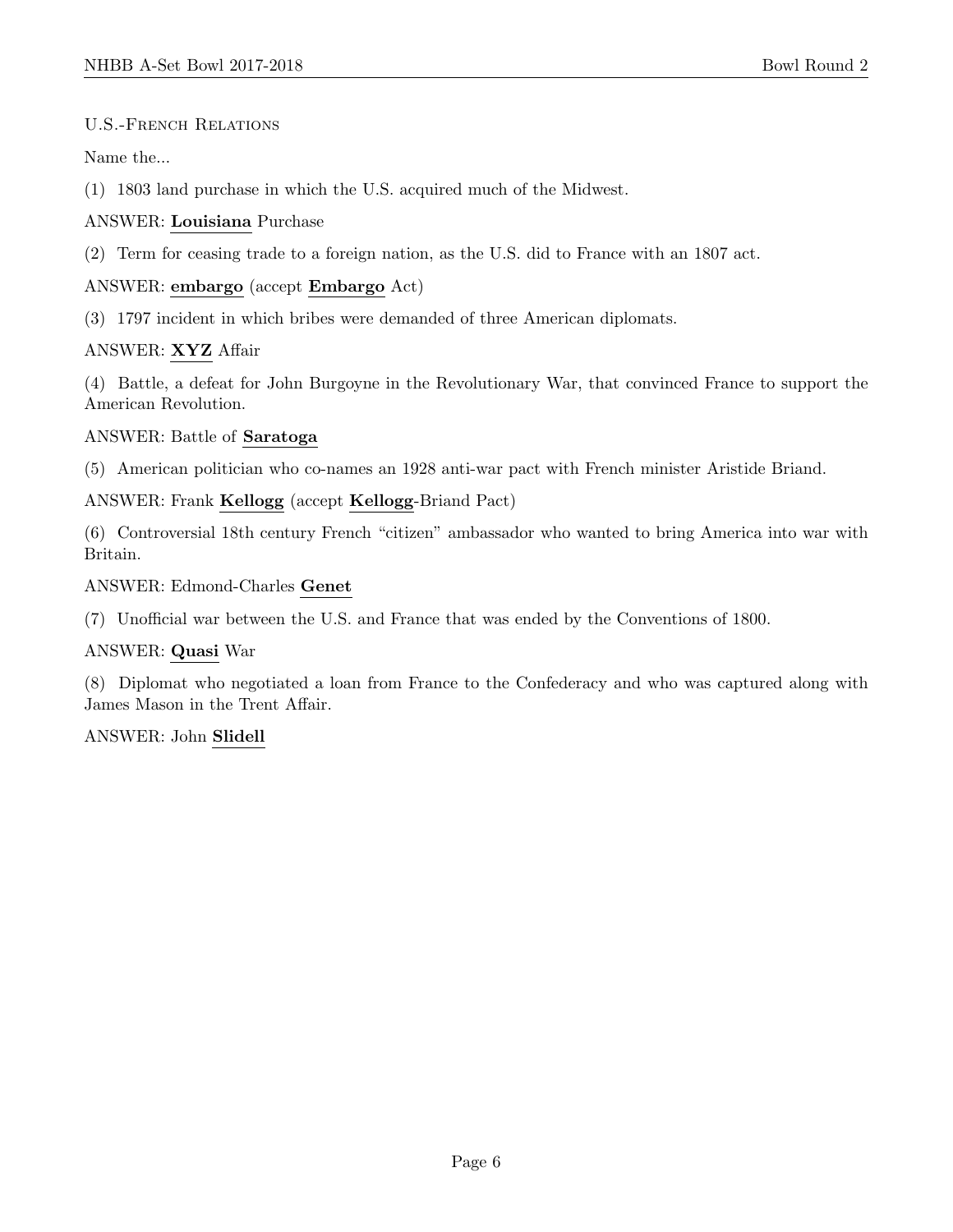Labor and Revolt in the Nineteenth Century

Name the...

(1) Philosopher of labor who worked with Engels on the Communist Manifesto.

# ANSWER: Karl Marx

(2) Period of urban migration and swift technological improvement that began in Britain in the early 19th century.

# ANSWER: Industrial Revolution

(3) Year in which Austria and Hungary gave up serfdom and revolutions occurred all over Europe during the "Spring of Nations."

# ANSWER: 1848

(4) City where an 1871 socialist "Commune" was suppressed following its country's loss to Prussia.

# ANSWER: Paris (Commune)

(5) German Kaiser, an employer of Otto von Bismarck, whose attempted assassinations led to a crackdown on socialists.

# ANSWER: Wilhelm I (prompt on Wilhelm)

(6) Massacre of British protesters in 1819 that led to the Six Acts, restricting protests.

# ANSWER: Peterloo Massacre

(7) Hungarian revolutionary who briefly led the country and toured the United States after being exiled.

# ANSWER: Lajos Kossuth [lie-osh KO-shuth] de Udvard et Kossuthfalva (or Louis Kossuth)

(8) German customs union that bound its states together prior to the country's unification.

# ANSWER: Zollverein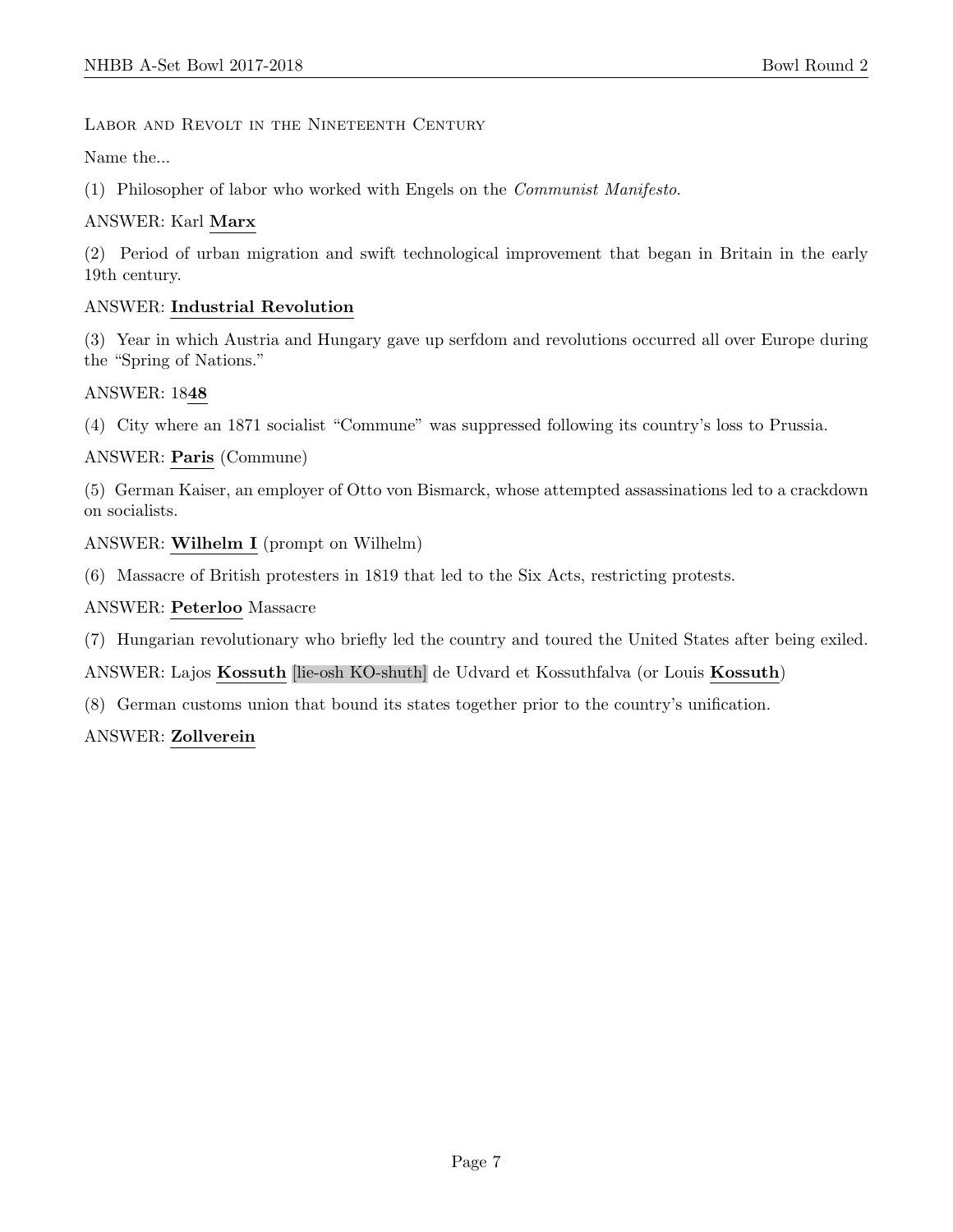## **AUSTRALIA**

Name the....

(1) Capital of Australia, a planned city designed in the early 20th century.

# ANSWER: Canberra

(2) Modern city that is home to Botany Bay, where the British first landed in eastern Australia.

# ANSWER: Sydney

(3) Jorn Utzon-designed arts center in that city, known for its white concrete shells.

# ANSWER: Sydney Opera House

(4) Northern Territory city that was the site of the first and largest Japanese bombing raid on Australia in World War II.

## ANSWER: Darwin

(5) Wild animal that killed two-month-old Azaria Chamberlain, whose parents were initially blamed for her 1980 "murder."

# ANSWER: dingo

(6) Bushranger whose gang robbed banks and trains until a final shootout at Glenrowan in 1880.

ANSWER: Edward "Ned" Kelly

(7) 1808 rebellion, the only successful armed revolution in Australia, that deposed William Bligh.

## ANSWER: Rum Rebellion

(8) 1854 rebellion of gold miners in Ballarat.

ANSWER: Eureka Stockade rebellion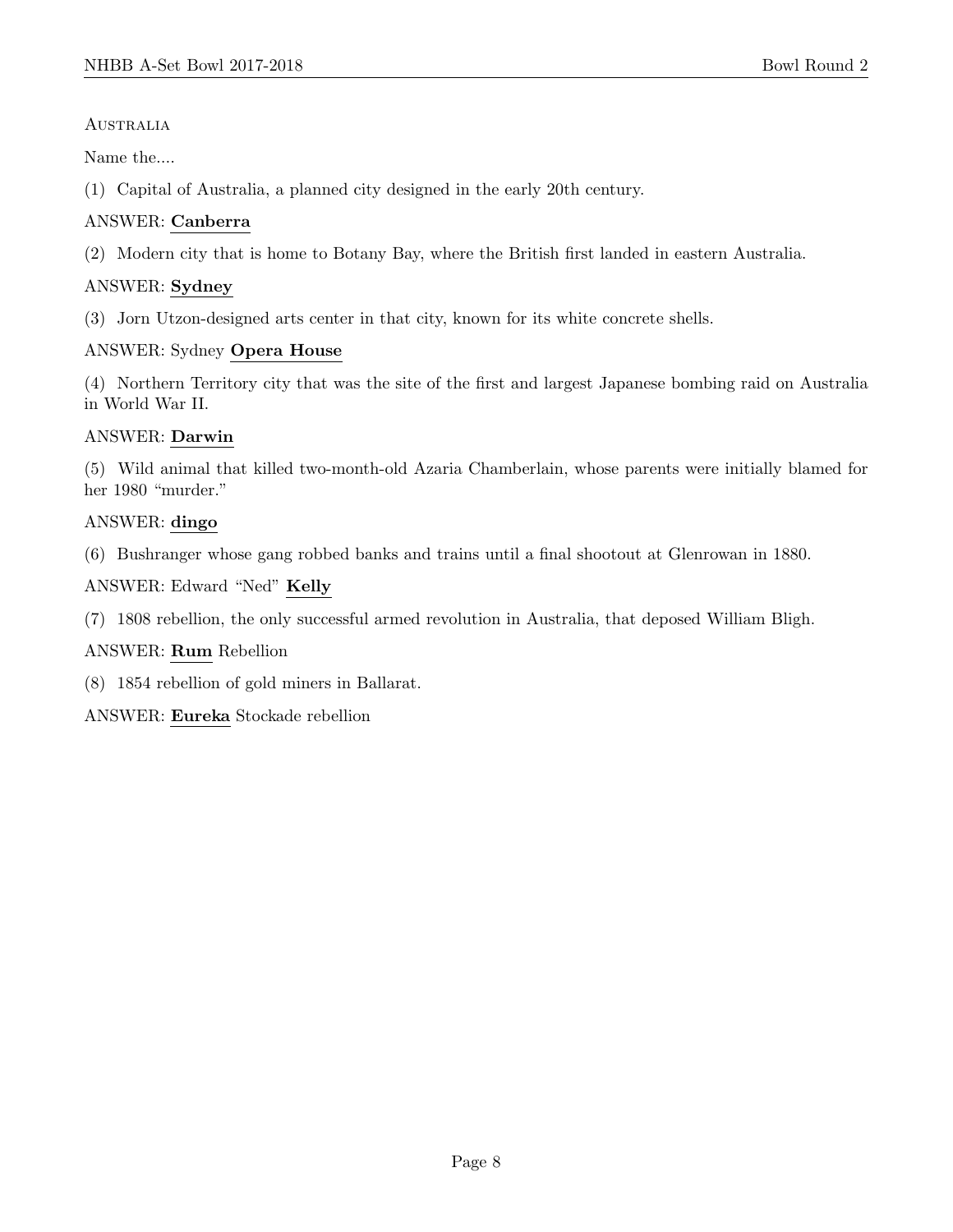# Fourth Quarter

(1) While in office, this man vetoed the Rivers and Harbors Act for its high cost. Robert Todd Lincoln finished his service as Secretary of War under this president. This man was initially distrusted for being a  $(+)$  "Stalwart" Republican and supporting patronage, but he broke with his old boss Roscoe Conkling by reversing that stance and passing the (\*) Pendleton Act to reform civil service. This man served as Vice President under a man who was assassinated by Charles Guiteau. For ten points, name this President who succeeded James Garfield.

## ANSWER: Chester Alan Arthur

(2) These people reached their golden age under Simeon I, who waged successful campaigns against their Khazar enemies. Scholars belonging to this ethnic group developed the first Cyrillic script. Krum, a ruler of these people, allegedly lined the (+) skull of Nikephoros I with silver and used it as a drinking cup. After losing the Battle of Kleidion, these people were supposedly blinded en masse by the Byzantine emperor Basil II, who then became **known as a**  $(*)$  "slayer" of them. For ten points, name this nomadic European ethnic group, the namesake of a modern country whose capital is Sofia.

#### ANSWER: Bulgars

(3) One of these documents claims found that a Swiss lawyer named Dieter Neupert was directly in contact with the Royal family of Qatar. A reporter for the Munich-based publication SZ broke the story about these documents, some of which focused on  $(+)$ Sigmundur Gunnlaugson of Iceland. The law firm Mossack Fonseca created these documents, whose revelation prompted David  $(*)$  Cameron to admit that he profited from offshore accounts held by his father. For ten points, name this set of over 11 million documents that were leaked in 2016 and linked illegal shell companies to prominent figures.

#### ANSWER: Panama Papers

(4) During the disposal of this man's body, his assassins drove a Fiat truck into the Koptyaki forest only to realize they had only one shovel. This man received notice that Leonid Sednev would be leaving his entourage shortly before he was  $(+)$  moved into the basement of the Ipatiev House in Yekaterinburg. (\*) Anastasia was speculated to have survived the murder of this man and his family. Fearing the advancing White Army, the Bolsheviks executed, for ten points, what final Russian tsar?

## ANSWER: Nicholas II

(5) One artist from this movement painted the f-holes of a violin on a classical Ingres [AHNG] nude and experimented with photograms now named after him. The New York  $(+)$ Armory show emboldened another artist in this movement to exhibit everyday objects, such as snow shovels and bottle racks, as (\*) "readymades;" that artist from this movement also signed "R. Mutt" on a urinal. Man Ray and Marcel Duchamp belonged to, for ten points, what avant-garde art movement that flourished after World War I?

## ANSWER: Dadaism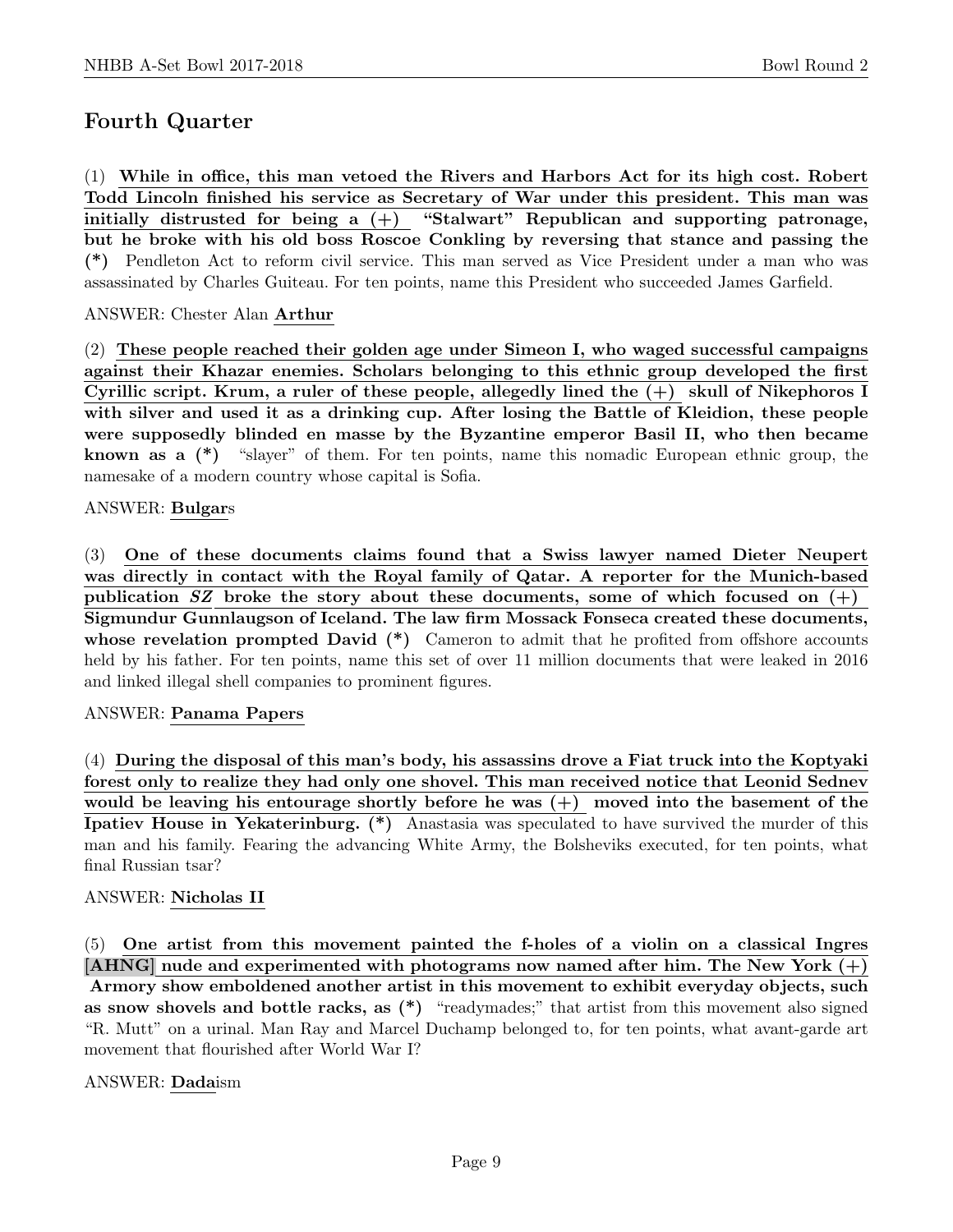(6) Tensions leading up to this event were heightened due to similar events at the Tele-Star, the Checkerboard, the Snake Pit, and the Sewer. In the aftermath of this event, Maria Ritter stated her second biggest fear was being shown in the newspaper (+) wearing her mother's dress. This event was described as the "Hairpin Drop Heard Around the World" by the Mattachine Society. This event took place at an establishment owned by the (\*) Genovese crime family that operated without a liquor license. For ten points, name this 1969 riot in Greenwich [gren-itch] Village, New York that began with a police raid on the namesake gay bar.

ANSWER: Stonewall Inn riots (accept equivalents for riot)

(7) Description acceptable. A pessimistic analysis of this event was criticized by Etienne Mantoux's [eh-tee-ehn mahn-too's] Carthaginian Peace. Government price controls developed in the aftermath of this event led to  $(+)$  hyperinflation, one of this event's Economic Consequences detailed by John Maynard Keynes; that analysis of this event was cited by the (\*) "irreconcilables," who thus argued against joining the League of Nations as part of this event. For ten points, name this event that led to the creation of the Weimar Republic and the imposition of severe reparations against the defeated Germany.

ANSWER: the agreement(s) to end World War I (accept descriptive answers relating to the peace process that ended World War I; accept the signing of the Treaty of Versailles; accept the Paris Peace Conference; accept descriptions that relate to the US's rejection of Versailles/signing a separate peace to end World War I, etc.)

(8) Samuel Sharpe led a revolt in this country against the UK during the Baptist War. This country's Cockpit Country was the home of the first of the Maroon Wars. An activist born in this country founded the  $(+)$  Black Star Line as part of his Back to Africa movement. This country's Port Royal grew via frequent use by (\*) pirates like Henry Morgan, but was rocked by a 1692 earthquake. Marcus Garvey was born in, for ten points, what Caribbean island country where earthquake survivors founded the city of Kingston?

ANSWER: Jamaica